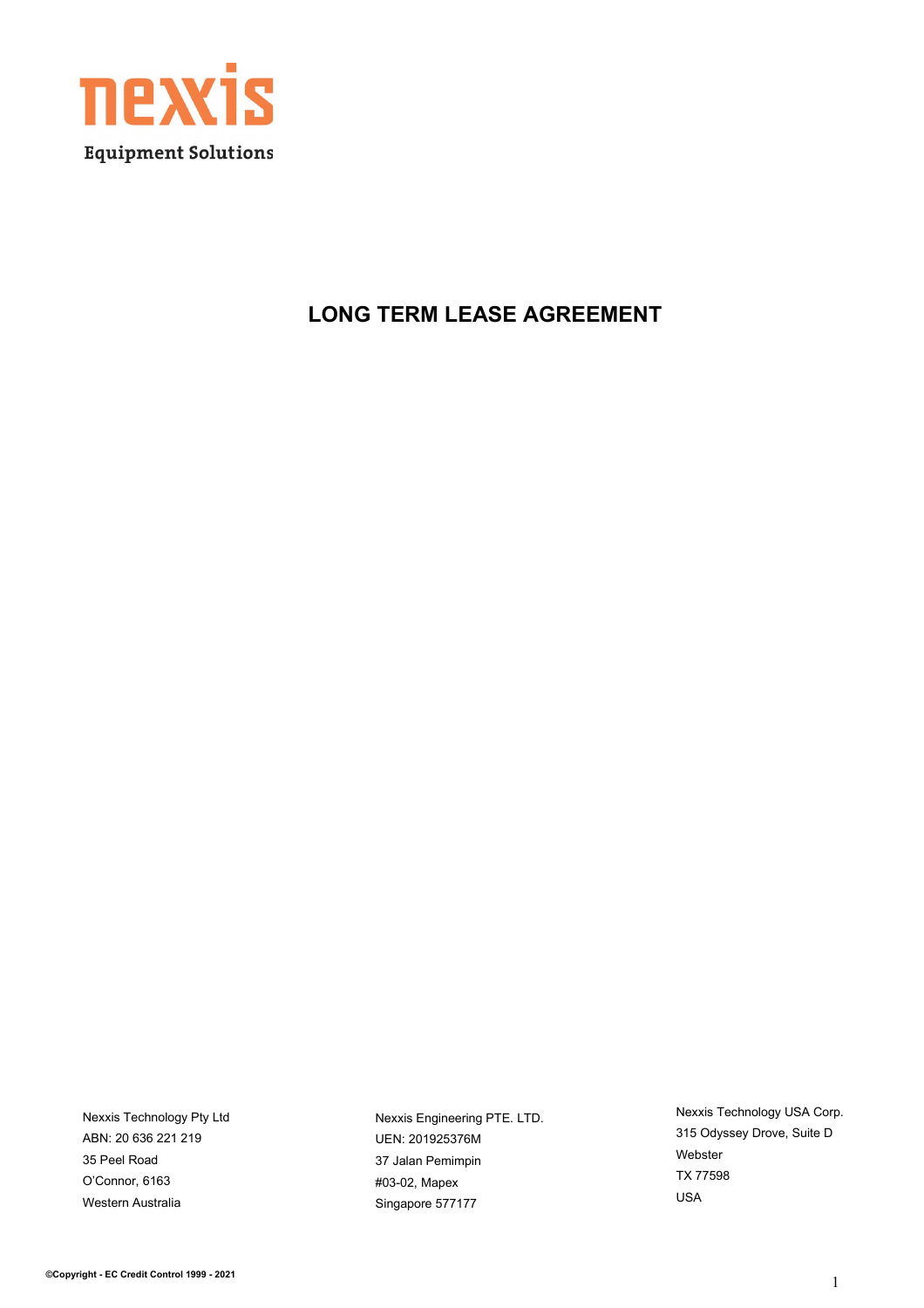#### **Table of contents**

| 1  | Acceptance                                   | Page 3 |
|----|----------------------------------------------|--------|
| 2  | Long Term Lease                              | Page 3 |
| 3  | <b>Charges and Payment</b>                   | Page 3 |
| 4  | Delivery and Return of Equipment             | Page 3 |
| 5  | <b>Customer's Responsibilities</b>           | Page 4 |
| 6  | Risk and Insurance                           | Page 4 |
| 7  | Damage Waiver                                | Page 5 |
| 8  | Title                                        | Page 5 |
| 9  | Personal Property Securities Act 2009 (PPSA) | Page 5 |
| 10 | Sub-Leasing                                  | Page 6 |
| 11 | Liability                                    | Page 6 |
| 12 | Default & Consequences                       | Page 6 |
| 13 | Termination                                  | Page 7 |
| 14 | Privacy Act 1988                             | Page 7 |
| 15 | General                                      | Page 7 |
| 16 | Change of Control                            | Page 8 |
| 17 | Definitions                                  | Page 8 |
|    | <b>Execution Clause</b>                      | Page 9 |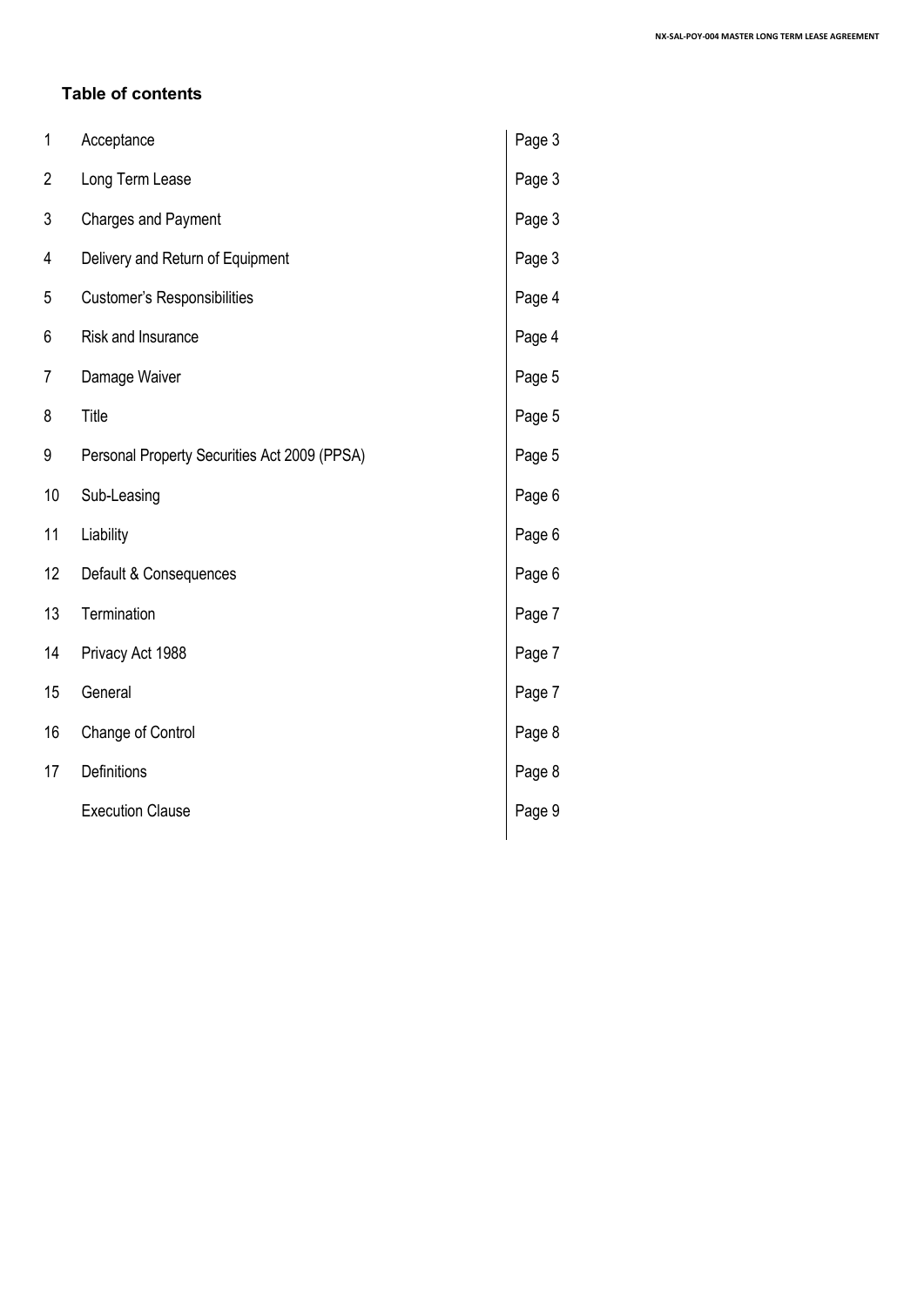**The long term lease of the Equipment, is subject always to this Contract, which constitutes the full agreement between the contracting parties. Please read these terms and conditions carefully before signing the Contract. Nexxis may, at its sole discretion, decline to lease the Equipment to the Customer.**

#### **1. Acceptance**

- 1.1 This Contract provides for the terms and conditions of each lease agreement. Each Quotation shall not constitute a separate lease agreement, but shall be read together with, and form part of, this Contract, incorporating all of the provisions hereof.
- 1.2 The Customer is taken to have exclusively accepted, and is immediately bound, jointly and severally, by this Contract, when the Quotation is accepted by the Customer and duly signed by both parties, or if the Customer accepts Delivery.

## **2. Lease Term**

- The Lease Term shall commence on the Start Date, and shall conclude:
	- (a) at 5:00pm on the Expiry Date, unless otherwise extended or terminated in accordance with this Contract; or
	- (b) where no Expiry Date has been specified in the Quotation, on the return of the Equipment to Nexxis in accordance with this Contract.
- 2.2 In the event the Equipment is returned before the Expiry Date, then Nexxis may (at its sole discretion) either:
	- (a) adjust the Charges (pro-rata) to reflect the shorter Lease Term; or
	- (b) require the immediate payment by the Customer of any sums applicable under clause [14.2\(a\).](#page-6-0)
- 2.3 Notwithstanding the Lease Term, Nexxis expressly reserves to itself the right to require early cessation, which may be exercised on demand and at the absolute discretion of Nexxis. If Nexxis so demands, the Customer shall immediately return the Equipment to Nexxis. The applicable Charges shall be adjusted and payable on a pro-rata basis. For the purpose of the pro-rata, a week shall be of seven (7) days, and a month shall be thirty (30) days.
- 2.4 The Lease Term may be extended by the mutual agreement between the parties, and will be invoiced thereafter for every fourteen (14) day period accrued until the Equipment is returned to Nexxis in accordance with this Contract (or any amendment hereto).

#### <span id="page-2-2"></span>**3. Charges and Payment**

- 3.1 At Nexxis' sole discretion the Charges shall be either:
	- (a) as indicated on any invoice provided by Nexxis to the Customer for the supply of Equipment; or
	- (b) Nexxis' quoted Charges (subject to clause [3.2\)](#page-2-0) which will be valid for the period stated in the Quotation, or otherwise for a period of thirty (30) days.
- <span id="page-2-0"></span>3.2 Nexxis reserves the right to change the Charges:
	- (a) in the event of a variation to the Quotation. Any variation from the specifications of the Equipment (including, but not limited to, any variation as a result of additional or varied Equipment required, or as a result of increases to Nexxis due to fluctuations in currency exchange rates between the country of lease and the country of source – where Equipment has been sourced from outside the country of lease) will be charged for on the basis of the Quotation and will be shown as variations on the invoice; and
	- (b) periodically, upon revision by Nexxis on the basis of the movement in the Consumer Price Index (CPI), to allow for increases to Nexxis in the cost of labour and materials (which are beyond Nexxis' control), and Nexxis will notify the Customer in writing of such, and require the Customer to accept the varied Charges in writing within ten (10) days before such variance will take effect. The Customer may terminate this Contract, without suffering any liability for doing so hereunder, in the event the Customer notifies Nexxis in writing that it does not accept the varied Charges; and
	- (c) to include the cost of any maintenance requested by the Customer where the warranty under clause [12](#page-5-0) does not apply.
- 3.3 At Nexxis' sole discretion:
	- (a) a non-refundable deposit may be required; and
- (b) a cancellation fee may be may apply where the Equipment has been reserved by booking and the Customer cancels the booking without reasonable notice, or fails to take Delivery.
- 3.4 Time for payment for the Equipment being of the essence, the Charges will be payable by the Customer on the date/s determined by Nexxis, which may be:
	- (a) on, or before, Delivery; or
	- (b) by way of instalments, in accordance with any payment terms specified by Nexxis in writing; or
	- (c) the date specified on any invoice or other form as being the date for payment; or
	- (d) failing any notice to the contrary, the date which is fourteen (14) days following the date of any invoice furnished to the Customer by Nexxis.
- 3.5 Payment may be made by cash, bank cheque, electronic/on-line banking, credit card (plus a surcharge of up to two percent (2%) of the transaction), PayPal, or by any other method as agreed to between the parties.
- 3.6 Unless expressly included, the Charges do not include, and the Customer shall be responsible for the payment of, all costs, taxes, duties, imposts and expenses that arise, or are incurred, by virtue of this Contract, including any stamp duty (or like, or similar duty), any Goods and Services Tax or Value Added Tax (or taxes in the manner or nature thereof), any lease tax or tax on leases, any customs duties and tariffs applicable to the country where the Equipment has been sourced from.
- 3.7 Where the Customer has given a credit card or account debit authority, Nexxis is hereby authorised to debit the Charges (and other associated fees and charges payable by the Customer under this Contract) to the Customer's credit card or account, as the applicable amounts become due.
- 3.8 The Customer shall not be entitled to set off against, or deduct from the Charges, any sums owed (or claimed to be owed) to the Customer by Nexxis, nor to withhold payment of any invoice because part of that invoice is in dispute.
- 3.9 Receipt by Nexxis of any form of payment other than cash shall not be deemed to be payment until that form of payment has been honoured, cleared or recognised, and until then Nexxis' rights in relation to the Equipment, and this Contract, shall continue.

# <span id="page-2-3"></span>**4. Delivery and Return of Equipment**

- Delivery is taken to occur at the time that:
	- (a) the Customer (or the Customer's nominated carrier) takes possession of the Equipment at Nexxis' nominated address (as specified by Nexxis). The Equipment must be collected within seven (7) days of Nexxis notifying the Customer that the Equipment is ready for collection. Following any failure of the Customer to collect the Equipment within this timeframe, Nexxis will arrange Delivery to the Customer as per subclaus[e \(b\);](#page-2-1) or
	- (b) Nexxis arranges (with its nominated carrier) for the Equipment to be delivered to the Customer's nominated address, even if the Customer is not present at the address, and all related costs of Delivery shall be payable by the Customer, in addition to the Charges. If no address for Delivery is forthcoming from the Customer, the Customer will be liable for all storage costs and any consequential loss or damage arising from the delay in effecting Delivery.
- <span id="page-2-1"></span>4.2 Nexxis shall not be responsible for any damage to, or loss of, the Equipment whilst the Equipment is being delivered to the Customer.
- 4.3 Nexxis may deliver the Equipment in separate instalments. Each separate instalment shall be invoiced and paid in accordance with the provisions in this Contract.
- 4.4 Any time or date given by Nexxis to the Customer is an estimate only. The Customer must still accept Delivery, even if late, and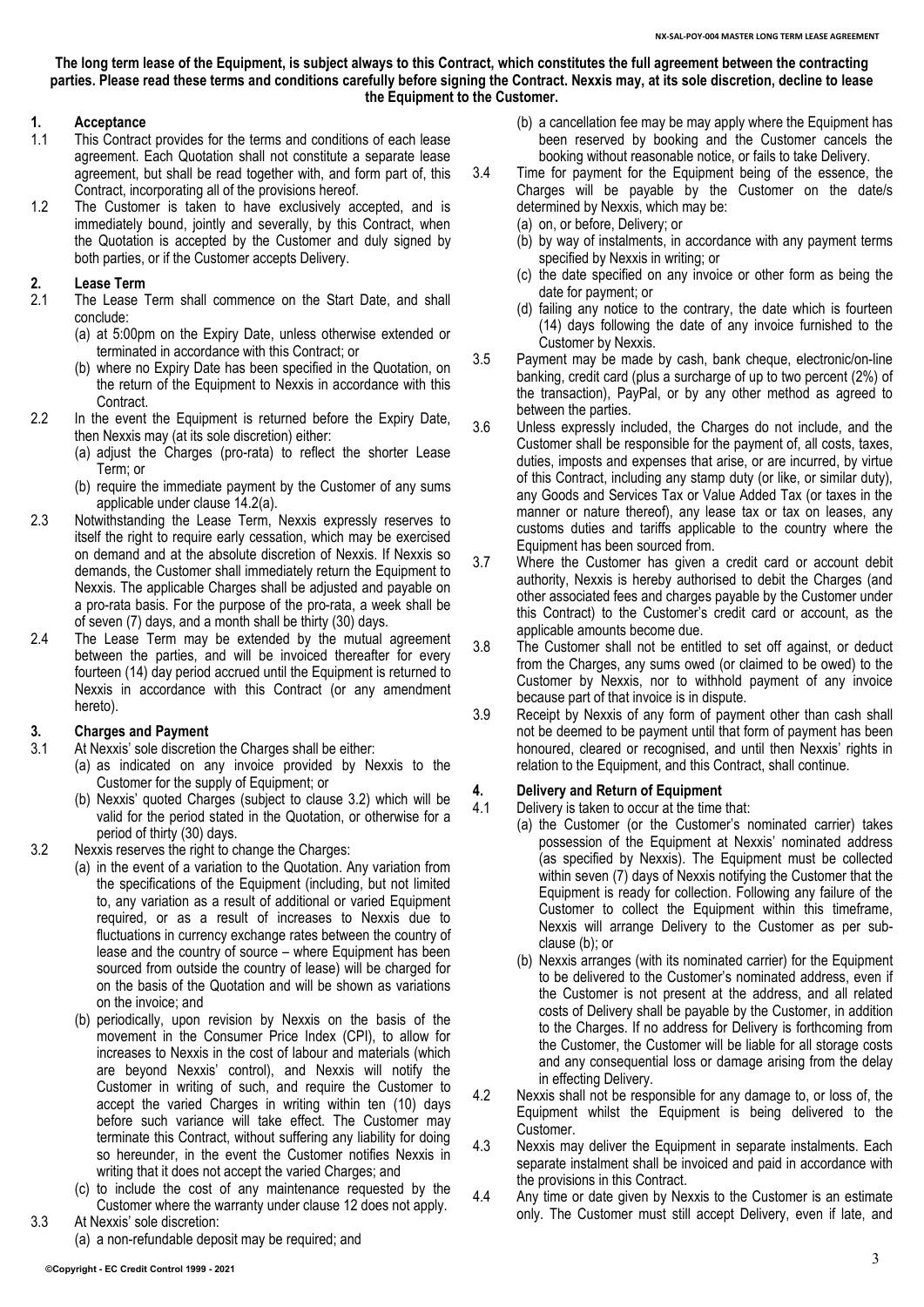Nexxis will not be liable for any loss or damage incurred by the Customer as a result of Delivery being late.

- 4.5 Return of the Equipment by the Customer is solely the Customer's expense and risk, even if arranged by Nexxis, and shall be to the address specified in the Quotation for return.
- 4.6 The Customer shall ensure that the Equipment is returned to Nexxis complete (with all accessories), undamaged and clean of all foreign matter.
- 4.7 Equipment returned to Nexxis before 9:00am on any business day will be deemed to have been received on the previous calendar day. Equipment received after 9:00am on any business day will be recorded as received on that business day.
- 4.8 Equipment not returned on time, and in accordance with this Contract, will be subject to a continuance of the Charges until return of the Equipment has been accepted by Nexxis.
- 4.9 Where it is agreed between the parties that the return of the Equipment is to be effected by Nexxis' collection thereof, Nexxis will arrange to collect the Equipment within a reasonable period after requested by the Customer to do so, and the Customer agrees to maintain the responsibility for the Equipment whilst it is awaiting such collection.

### **5. Customer's Responsibilities**

- The Customer must inspect the Equipment on Delivery to ensure that the Equipment has been received in clean and good working order and that it complies with its description, is in merchantable condition and is fit for the Customer's purpose.
- 5.2 The Customer warrants that the Customer's vehicle is suitable for towing the Equipment (where required).
- 5.3 For the duration of the Lease Term, the Customer shall:
	- (a) in respect of the Equipment, comply with all State, Territory and Federal laws, including the compliance with all occupational health and safety laws and regulations relating to the use of the Equipment, and associated operations;
	- (b) permit Nexxis, its agents or servant, to enter the premises where the Equipment is located at all reasonable times in order to inspect and/or carry out repairs to the Equipment; and
	- (c) be responsible for advising Nexxis of any need for the recalibration of the Equipment.
- 5.4 The Equipment, when returned to Nexxis, will not have any information contained in, or associated with, it which would, if received by Nexxis or any other party, be in breach of State, Territory or Federal privacy laws.
- 5.5 *Use, Operation and Maintenance*

The Customer shall:

- (a) notify Nexxis immediately of the full circumstances of any mechanical breakdown or failure of the Equipment, or accident involving the Equipment (including where the Equipment does not operate properly). The Customer is not absolved from the requirements to safeguard the Equipment by giving such notification, and must request instruction from Nexxis before taking any actions;
- (b) use the Equipment in a careful and proper manner, and for its intended purpose only, and not interfere, tamper with, repair, alter, modify or make additions to the Equipment (including, but not limited to, altering, modifying or removing any sticker or Nexxis identification from the Equipment), or let anyone else do so, without the prior written consent of Nexxis;
- (c) utilise the Equipment for its business purposes only (and not for any illegal purpose), and not permit the Equipment (of any part thereof) to be used by any other party and/or for any other purpose without the express permission of Nexxis;
- (d) ensure that all persons operating or installing the Equipment are instructed in its safe and proper use, and (where required) hold valid proof of training, or hold a valid driver's licence, operating licence or permit valid for the type/class of the Equipment;
- (e) operate, maintain, store and transport the Equipment in a careful and proper manner and:
- (i) (where required) strictly in accordance with any instruction and recommendation provided by Nexxis and the manufacturer, and with due care and diligence; and
- (ii) keep the Equipment in a safe and proper location at the nominated address for Delivery, as specified in the Quotation, unless prior written permission has been obtained from Nexxis to relocate the Equipment elsewhere; and
- (f) pay to Nexxis, on request, the reasonable costs of consumables provided by Nexxis which have been used by the Customer up to the date the Equipment is returned to Nexxis.
- 5.6 Nexxis shall, at its expense and when it deems necessary, provide maintenance of, and recalibration for, the Equipment, and shall, in the event of any Defect in the Equipment through no fault of the Customer, use its best endeavours to expeditiously repair or replace the Equipment. Nexxis may, at its sole and absolute discretion, and for such length of time as it deems expedient, replace Equipment with another of such type or model as shall for the time being available, and the substitution equipment shall be subject to the terms and conditions of this Contract.

# **6. Risk and Insurance**

- The Equipment shall at all times, whilst in the care, custody or control of the Customer, be at the sole risk of the Customer.
- 6.2 The Customer agrees with Nexxis that the use of Equipment carries with it dangers and risks of injury, and the Customer agrees to accept all dangers and risks.
- 6.3 Nexxis will maintain current insurance policies in respect of the Equipment to its full insurable value. This insurance does not cover the Customer unless they elect to pay the Damage Waiver Fee described in clause [7.](#page-4-0)
- 6.4 The Customer will assume all risks and liabilities for, and in respect of, the Equipment, and for all injuries to, or deaths of, persons, and any damage to property howsoever arising from the Customer's possession, use, maintenance, repair, storage or transport of the Equipment.
- 6.5 Subject only to the obligations of Nexxis following payment by the Customer of the Damage Waiver Fee in accordance with clause [10,](#page-4-0) the Customer will be responsible for any loss, theft, damage or destruction to the Equipment (howsoever caused, but excluding fair wear and tear) during the Lease Term, and without limiting the generality of the foregoing, whether or not such loss, theft or damage is attributable to any negligence, failure or omission of the Customer. Furthermore:
	- (a) the Customer shall pay to Nexxis the new replacement cost (as assessed by Nexxis) in the event the Equipment is lost, stolen, destroyed or damaged beyond repair;
	- (b) in respect of damage or loss of the Equipment, or failure to return all of the Equipment (which may render the Equipment unusable), the Lease Term shall continue and the Customer shall continue to pay the Charges until the Equipment has been returned or repaired, or the Customer has paid the replacement cost of the Equipment and/or accessories;
	- (c) if the Equipment shall require repair, recalibration or replacement as a result of the Customer's use of the Equipment, the Customer shall bear the cost of any such repair, recalibration or replacement (including any freight charges, where occasioned);
	- (d) the Customer indemnifies Nexxis for all loss or damage suffered as a consequence of such damage or loss to, or failure to return, the Equipment and accessories; and
	- (e) the Customer shall pay to Nexxis:
		- (i) a reasonable calibration and refurbishing fee in the event that ownership labels, calibration seals or anti-tamper notices affixed to the Equipment are removed or defaced by the Customer;
		- (ii) together with a fee determined by Nexxis, the cost of any item, article, accessory, consumable, document or thing supplied in conjunction with the Equipment (including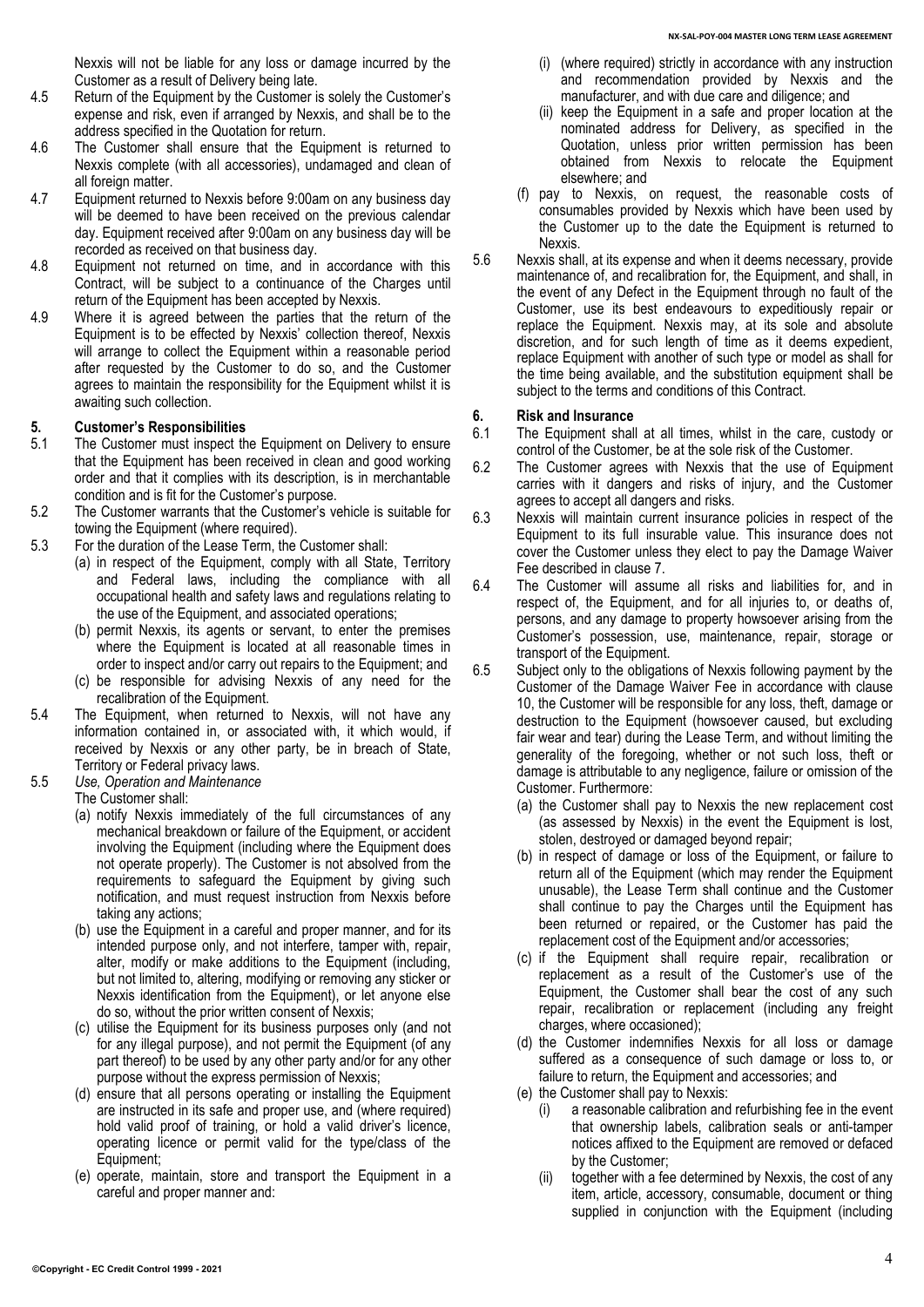operation manuals) not returned to Nexxis on cessation of the Lease Term; and

(iii) a reasonable cleaning fee in the event the Equipment is returned in an untidy state.

### <span id="page-4-0"></span>**7. Damage Waiver Fee**

- Upon payment by the Customer of the optional Damage Waiver Fee, Nexxis shall be responsible for the cost of repairs or replacement of the Equipment due to damage occurring during the Lease Term, subject to any excess payable by the Customer.
- 7.2 This clause:
	- (a) in no way entitles the Customer to, or implies the availability of, compensation from Nexxis of any liability incurred by the Customer in relation to the use of the Equipment;
	- (b) will not continue to operate after the Expiry Date, unless an extension of the Lease Term has been granted by Nexxis in writing, and an additional agreed fee is paid by the Customer; and
	- (c) will not apply to loss or damage which relates to, or arises from:
		- (i) breach of any statutory laws or regulations in connection with the use of the Equipment by the Customer;
		- (ii) misuse, abuse, wilful and/or malicious acts, negligent and/or reckless use and/or overloading of the Equipment;
		- (iii) theft, loss or damage by whatever cause to tools and/or accessories supplied with the Equipment (including, but not limited to, probe tips, probe tip cases, electric leads and cables, USB, AC adapters, manuals, user guides, CD ROMS, batteries, extension cords or cables, and any other accessories in the packing list);
		- (iv) lack of appropriate storing or non-adherence to other normal maintenance requirements that could reasonably be expected of the Customer under this Contract;
		- (v) disregard for instructions given to the Customer by Nexxis in respect of the proper use of the Equipment or in contradiction of the manufacturer's instructions if supplied with the Equipment upon commencement of the Lease Term;
		- (vi) unexplained disappearance of the Equipment;
		- (vii) theft of the Equipment in circumstances where site security is available (including, but not limited to, locked yards, buildings and sheds), where proper security is not used by the Customer to secure the Equipment whilst it is left unattended; and
		- (viii) loading or off-loading Equipment from maritime vessels, transportation of Equipment on maritime vessels or the use of Equipment on any wharf, bridge or over any body of water.

### **8. Title**

- The property and title in the Equipment remains with Nexxis, and the Customer:
	- (a) is only a bailee of the Equipment on the terms and conditions set out in this Contract, and has no right, title, estate or interest in the Equipment, and must return the Equipment to Nexxis on request; and
	- (b) shall not agree, offer or purport to grant (or actually grant) any encumbrance over (or in connection with) the Equipment, assign this contract, or otherwise to deal with the Equipment or conceal the Equipment, or remove the Equipment from the State without the express prior written consent of Nexxis (which Nexxis may withhold in its absolute discretion). For the purposes of this Contract, encumbrance means any mortgage, lien (including a lien in respect of any repairs to the Equipment), charge, bill of sale, option title, retention, pledge (including pledging Nexxis' credit in connection with the Equipment), claim, restriction, condition, overriding interest, security interest pursuant to the PPSA, or other encumbrance.
- 8.2 Where the Customer fails to return the Equipment to Nexxis, pursuant to clause 12.1(a), the Customer consents to Nexxis (or

its servants and agents) to enter (as an invitee of the Customer) upon and into land and premises owned, occupied or used by the Customer (or any other premises where the Equipment is located), using such force as is necessary, to take possession of the Equipment. The Customer must provide Nexxis with all reasonable assistance in order to locate and collect the Equipment. If the Equipment is not available for collection at the nominated location, date and/or time, the Customer will be liable for any additional costs Nexxis may incur as a result thereof. Nexxis will not be liable for any damage to property caused by any person collecting the Equipment pursuant to this clause.

## <span id="page-4-2"></span>**9. Personal Property Securities Act 2009 ("PPSA")**

- In this clause "financing statement", "financing change statement", "security agreement", and "security interest" has the meaning given to it by the PPSA.
- 9.2 Upon assenting to this Contract, in writing, the Customer acknowledges and agrees that this Contract constitutes a security agreement for the purposes of the PPSA and creates a security interest in:
	- (a) all Equipment that has previously been supplied (if any), and that will be supplied in the future, by Nexxis to the Customer; and
	- (b) all the Customer's present and after acquired property being a charge, including anything in respect of which the Customer has at any time a sufficient right, interest or power to grant a security interest in, for the purposes of securing repayment of all monetary obligations of the Customer to Nexxis for services – that have previously been provided (if any), and that will be provided in the future, by Nexxis to the Customer.
- <span id="page-4-3"></span><span id="page-4-1"></span>9.3 The Customer undertakes to:
	- (a) indemnify, and upon demand reimburse, Nexxis for all expenses incurred in registering a financing statement, or financing change statement, on the Personal Property Securities Register established by the PPSA, or releasing any registration made thereby; and
	- (b) not register, purport to register, or permit to be registered a financing statement, or financing change statement (including any in favour of a third party), in respect of the Equipment, without the express written consent of Nexxis.
- 9.4 The Customer acknowledges and agrees that Nexxis may register its security interest as a PMSI.
- 9.5 To the extent that Chapter 4 of the PPSA applies to the security interest under this Contract, the following provisions of the PPSA do not apply, and for the purposes of section 115 of the PPSA are 'contracted out' of this Contract is respect of all goods to which that section can be applied: section 96 (retention of accession), section 121(4) (notice to grantor), section 125 (obligations to dispose of or retain collateral), section 130 (notice of disposal to the extent it requires Nexxis to give notice to the Customer), section 129(2) and 129(3), section 132(3)(d) (contents of statement of account after disposal), section 132(4) (statement of account if not disposal), section 135 (notice of retention), section 142 (redemption of collateral) and section 143 (re-instatement of security agreement).
- 9.6 The following provisions of the PPSA confer rights on Nexxis: section 123 (seizing collateral), section 126 (apparent possession), section 128 (secured party may dispose of collateral), section 129 (disposal by purchase) and section 134(1) (retention of collateral). The Customer agrees that in addition to those rights, Nexxis shall, in the event of a Default, have the right to seize, purchase, take possession (or apparent possession), retain, deal with or dispose of any goods, not only under those sections, but also as additional and independent rights, under this Contract, and the Customer agrees that Nexxis may do so in any manner it sees fit, including (in respect of dealing and disposal) by private or public sale, lease or licence.
- 9.7 Unless otherwise agreed to in writing by Nexxis, the Customer waives its right to receive a verification statement in accordance with section 157 of the PPSA.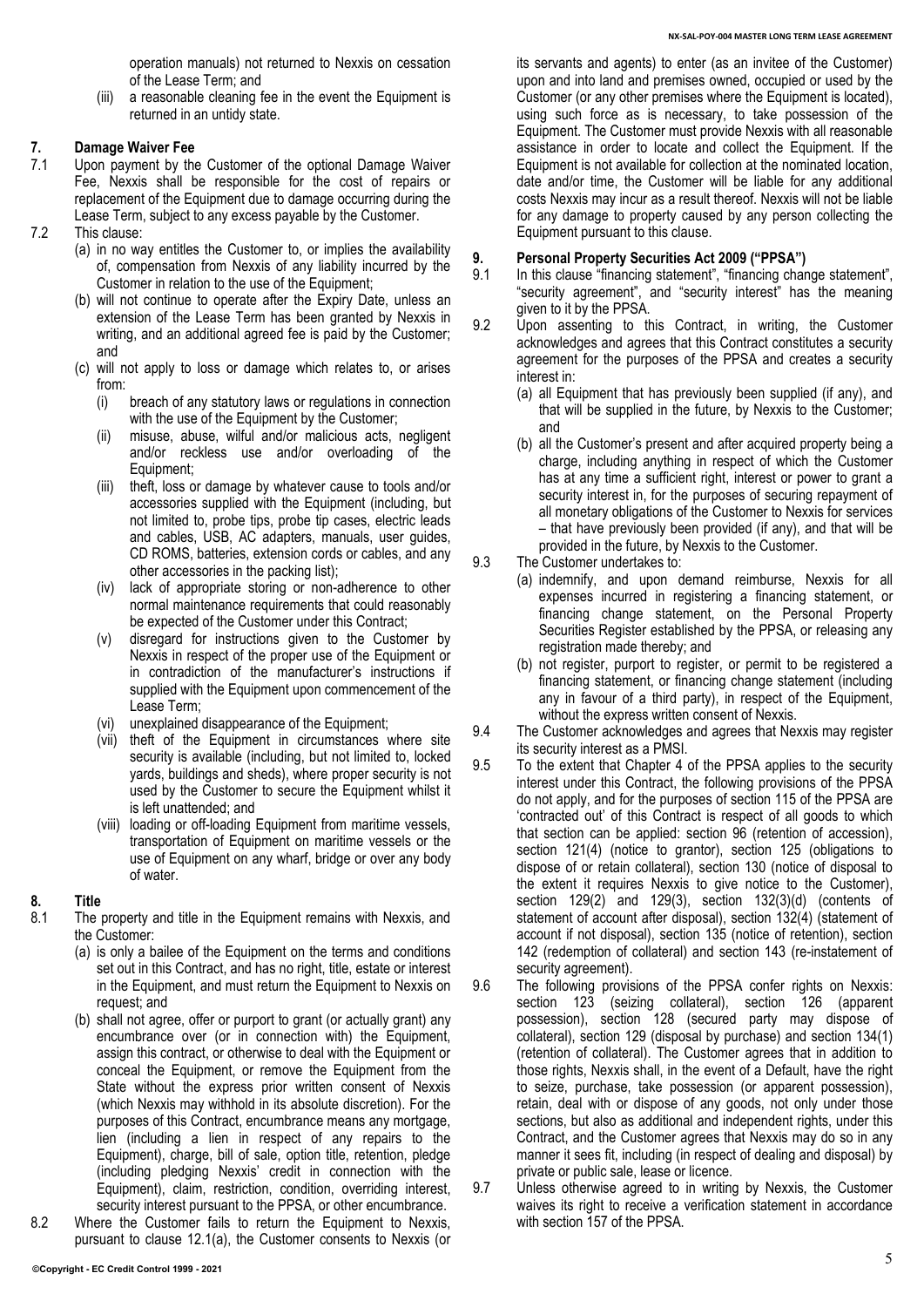- <span id="page-5-1"></span>9.8 Both parties agree not to disclose information of the kind that can be requested under section 275(1) of the PPSA. The Customer must do everything necessary on its part to ensure that section 275(6)(a) of the PPSA continues to apply. The agreement in this sub-clause is made solely for the purposes of allowing Nexxis the benefit of section 275(6)(a), and Nexxis shall not be liable to pay any damages (or other compensation), or be subject to injunction, if Nexxis breaches this sub-clause.
- 9.9 The Customer unconditionally ratifies any actions taken by Nexxis under clause[s 9.3](#page-4-1) to [9.8.](#page-5-1)
- 9.10 Subject to any express provisions to the contrary (including those contained in this clause [9\)](#page-4-2), nothing in this Contract is intended to have the effect of contracting out of any of the provisions of the PPSA.
- 9.11 Only to the extent that the Lease Term exceeds six (6) months (with the right of renewal) shall this clause 9 apply, and this Contract a security agreement for the purposes of PPSA generally, and in particular section 20.

# <span id="page-5-2"></span>**10. Sub-Leasing**

- The Customer must not lease, sub-lease, bail or otherwise give possession ("Sub-Lease") of the Equipment to any other party without the express prior written consent of Nexxis (which Nexxis may withhold in its absolute discretion). Any such Sub-Lease agreed to by Nexxis must comply with the following conditions:
	- (a) the Sub-Lease must be in writing in a form acceptable to Nexxis and must be expressed to be subject to the rights of Nexxis under this Contract;
	- (b) the Customer may not vary the Sub-Lease without the prior written consent of Nexxis (which Nexxis may withhold in its absolute discretion);
	- (c) the Customer must ensure that Nexxis is provided (at all times) with up-to-date information regarding the Sub-Lease, including the identity of the sub-leasee, the terms of, and state of, accounts and payment under the Sub-Lease, and the location and condition of the Equipment;
	- (d) the Customer must take all steps (including registration under the PPSA) as may be required to:
		- (i) ensure that any security interest arising under, or in respect of, the Sub-Lease is enforceable, perfected and otherwise effective under the PPSA;
		- (ii) enabling the Customer to gain (subject always to the rights of Nexxis) first priority (or any other priority agreed toi by Nexxis in writing) for the security interest; and
		- (iii) enabling Nexxis and the Customer to exercise their respective rights in connection with the security interest; and
	- (e) Nexxis may recover from the Customer the cost of doing anything under this clause [10,](#page-5-2) including registration fees (as per claus[e 9.3\(a\).](#page-4-3)

### <span id="page-5-0"></span>**11. Liability**

11.1 Under applicable State, Territory and Commonwealth Law (including, without limitation the Competition and Consumer Act 2010 and the Fair Trading Act applicable to the State or Territory), certain statutory implied guarantees and warranties (including, without limitation the statutory guarantees under the Competition and Consumer Act 2010 or the Fair Trading Act applicable to the State or Territory) may be implied into this Contract ("Non-Excluded Guarantees"). Nexxis acknowledges that nothing in this Contract purports to modify or exclude the Non-Excluded Guarantees. Without limiting clause 11.6, and except as expressly set out in this Contract, or in respect of the Non-Excluded Guarantees, Nexxis makes no warranties or other representations under this Contract (including, but not limited to, the merchantability, description, quality, suitability, or fitness of the Equipment for any purpose, or as to design, assembly, installation, materials, workmanship, or otherwise). Nexxis' liability to the Customer in respect of these warranties is limited to the maximum extent permitted by law, and the following:

- (a) replacement of the Equipment (or the supply of equivalent equipment), or the payment of the cost of replacing the Equipment (or of acquiring equivalent equipment); or
- (b) repair of the Equipment, or payment of the cost of having the Equipment repaired.
- 11.2 If Nexxis is required to replace the Equipment under this clause, or the Competition and Consumer Act 2010, but is unable to do so, Nexxis may refund any money the Customer has paid for the Equipment.
- 11.3 Notwithstanding anything contained in this clause, if Nexxis is required by a law to accept the return of the Equipment, then Nexxis will only accept such return on the conditions imposed by that law.
- 11.4 Subject to clause 11.1, Nexxis shall be under no liability whatsoever to the Customer in any circumstance for any indirect, economic and/or consequential loss, damage and/or expense (including loss of profit) suffered by the Customer, including arising out of, or by any reason of, any data or information of the Customer being contained in the Equipment on the return or repossession thereof. Alternatively, Nexxis' maximum aggregate liability for all claims relating to this Contract, or its subject matter, whether in contract, tort (including negligence), in equity, under statue, under an indemnity, based on fundamental breach or breach of a fundamental term, or on any other basis, shall be limited to an amount which under no circumstances shall exceed the Charges payable by the Customer under this Contract.
- 11.5 The Customer acknowledges that it has not relied upon any statement or representation by Nexxis in respect of the purpose for which the Customer desires to use the Equipment, and that Nexxis is not responsible or liable for any failure or unsuitability of the Equipment to perform the purposes required by the Customer.
- 11.6 The Customer shall indemnify, and keep indemnified, Nexxis against all liability in respect of all actions, proceedings, claims, losses, damages, costs, expenses and injuries suffered (either by the Customer, Nexxis or any third party) in connection with the supply of the Equipment by Nexxis and/or otherwise arising out of, or consequent on, the use of the Equipment, and whether or not arising from any negligence, misuse, failure or omission of the Customer or any other persons.

### **12. Default and Consequences of Default**

- 12.1 In the event of any Default Nexxis shall be entitled to (at its sole discretion and option, and without prejudice to any other remedies Nexxis may have under this Contract, or under law):
	- (a) treat this Contract as breached and repudiated by the Customer, and with (or without) any notice, accept the repudiation and terminate this Contract; whereupon the Customer shall immediately (at its own cost and expense) return the Equipment to Nexxis;
	- (b) at any time prior to payment in full of the Charges for the Equipment, or any other Equipment supplied by Nexxis for which payment is outstanding:
		- (i) suspend or terminate this Contract;
		- (ii) require the immediate payment of all Charges, in cash, before Delivery (or the performance of any associated services), irrespective of whether or not such are due for payment, or any payment terms previously specified or agreed to between the parties;
		- (iii) takeover, or repossess, the Equipment, and dispose of such, without prejudice to any claim Nexxis may have against the Customer for any damages or loss resulting from any sale or disposal thereof; and/or
		- (iv) exercise all rights to the Equipment as the owner thereof; and/or
	- (c) charge the Customer interest on any overdue payments, which shall accrue daily from the date when payment becomes due, until the date of payment, at a rate of two and a half percent (2.5%) per calendar month (and at Nexxis' sole discretion such interest shall compound monthly at such a rate) after as well as before any judgment.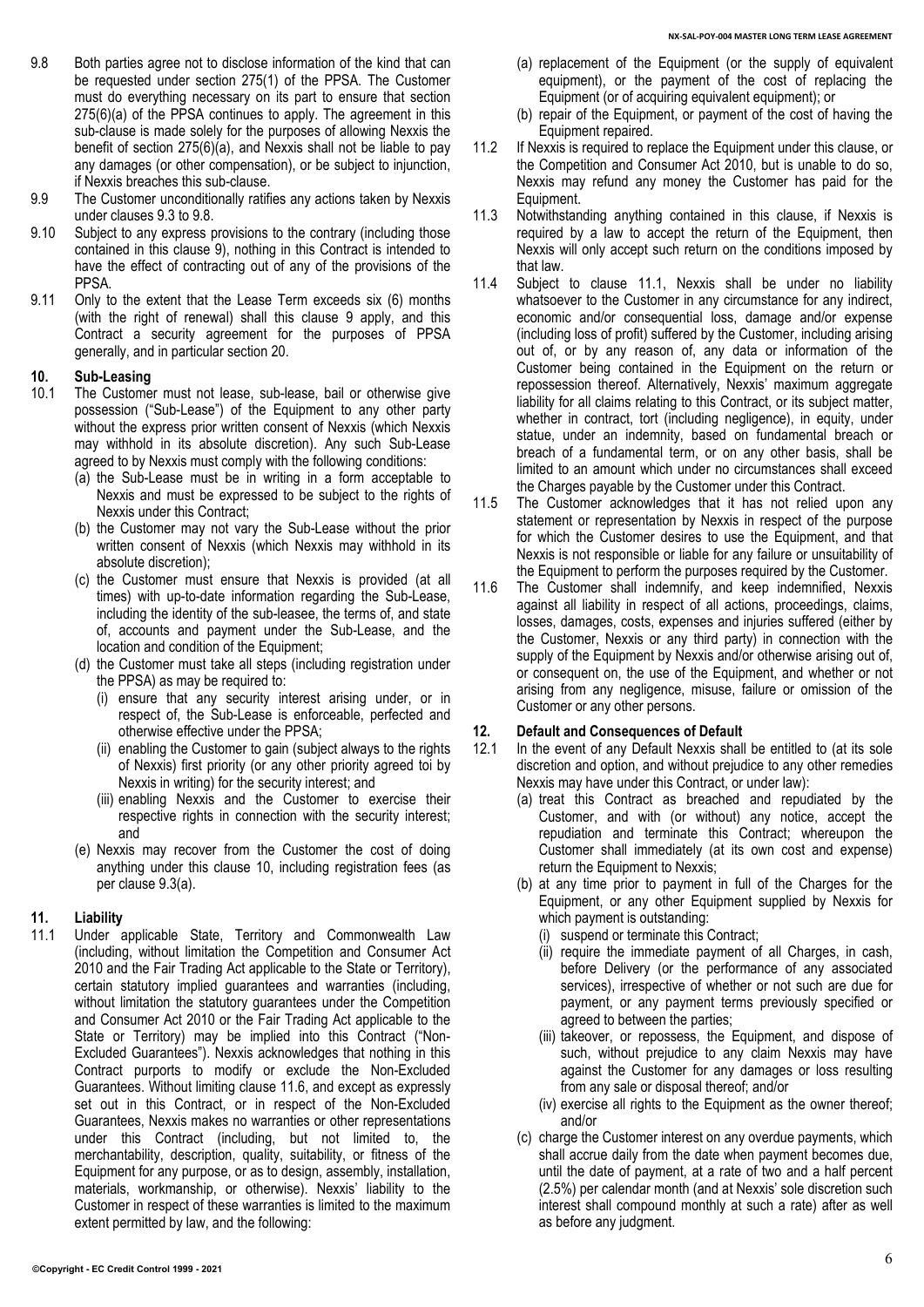12.2 The Customer agrees to indemnify Nexxis, and be responsible for all costs, disbursements, charges and other liabilities incurred by Nexxis as a result of any Default (including, but not limited to, internal administration fees, legal costs on a solicitor and own client basis, Nexxis' contract default fee, and bank dishonour fees), or as a result of Nexxis' enforcement of any term or condition of this Contract, or arising out of or in any way connected with the use of the Equipment (subject always to clause 11).

### **13. Termination**

- Without prejudice to any other remedies Nexxis may have against the Customer, and notwithstanding the Lease Term specified in the Quotation, this Contract may be terminated by Nexxis:
	- (a) upon giving the Customer two (2) days written notice of termination at any time during the Lease Term. In which case sub-clause 13.2(a)(ii) shall not apply; and
	- (b) without notice in the event of any Default.
- <span id="page-6-0"></span>13.2 In the event of the premature termination of this Contract (including by notification from the Customer, or as a result of Default, but excluding any breach or termination of this Contract by Nexxis):
	- (a) the Customer shall be responsible for the immediate payment of the following sums:
		- (i) all Charges due and payable up to the date of termination, noting applicable rates may change if the Lease Term is shorter than that noted in the Quotation; and
		- (ii) all other sums owing by the Customer under this Contract (or any other contract with the Customer) as a result of the Default and termination of this Contract, including consequential damages for the loss of bargain and all loss, costs, charges and expenses incurred by Nexxis in connection with (and resulting from) the premature termination of this Contract, which shall be calculated at a minimum of sixty percent (60%) of the remainder of the Charges under this Contract for Lease Term.
- 13.3 Any termination effected by Nexxis in accordance with this Contract shall not prejudice Nexxis' right to recover any unpaid Charges, and/or any other rights or remedies conferred to Nexxis, and obligations placed upon the Customer, under this Contract. Furthermore, Nexxis shall not be liable to the Customer for any loss or damage the Customer suffers because Nexxis has exercised its rights under this Contract.

# **14. Privacy Act 1988**

- The Customer agrees for Nexxis to obtain from a credit reporting body (CRB) a credit report containing personal credit information (e.g. name, address, D.O.B, occupation, previous credit applications, credit history) about the Customer in relation to credit provided by Nexxis.
- 14.2 The Customer agrees that Nexxis may exchange information about the Customer with those credit providers and with related body corporates for the following purposes:
	- (a) to assess an application by the Customer; and/or
	- (b) to notify other credit providers of a default by the Customer; and/or
	- (c) to exchange information with other credit providers as to the status of this credit account, where the Customer is in default with other credit providers; and/or
	- (d) to assess the creditworthiness of the Customer including the Customer's repayment history in the preceding two years.
- 14.3 The Customer consents to Nexxis being given a consumer credit report to collect overdue payment on commercial credit.
- 14.4 The Customer agrees that personal credit information provided may be used and retained by Nexxis for the following purposes (and for other agreed purposes or required by):
	- (a) the supply of Equipment; and/or
	- (b) analysing, verifying and/or checking the Customer's credit, payment and/or status in relation to the supply of Equipment; and/or
	- (c) processing of any payment instructions, direct debit facilities and/or credit facilities requested by the Customer; and/or
- (d) enabling the collection of amounts outstanding in relation to the Equipment.
- 14.5 Nexxis may give information about the Customer to a CRB for the following purposes:
	- (a) to obtain a consumer credit report;
	- (b) allow the CRB to create or maintain a credit information file about the Customer including credit history.
- 14.6 The information given to the CRB may include:
	- (a) personal information as outlined in 14.1 above;
		- (b) name of the credit provider and that Nexxis is a current credit provider to the Customer;
		- (c) whether the credit provider is a licensee;
	- (d) type of consumer credit;
	- (e) details concerning the Customer's application for credit or commercial credit (e.g. date of commencement/termination of the credit account and the amount requested);
	- (f) advice of consumer credit defaults, overdue accounts, loan repayments or outstanding monies which are overdue by more than sixty (60) days and for which written notice for request of payment has been made and debt recovery action commenced or alternatively that the Customer no longer has any overdue accounts and Nexxis has been paid or otherwise discharged and all details surrounding that discharge (e.g. dates of payments);
	- (g) information that, in the opinion of Nexxis, the Customer has committed a serious credit infringement;
	- (h) advice that the amount of the Customer's overdue payment is equal to or more than one hundred and fifty dollars (\$150).
- 14.7 The Customer shall have the right to request (by email) from Nexxis:
	- (a) a copy of the information about the Customer retained by Nexxis and the right to request that Nexxis correct any incorrect information; and
	- (b) that Nexxis does not disclose any personal information about the Customer for the purpose of direct marketing.
- 14.8 Nexxis will destroy personal information upon the Customer's request (by email) or if it is no longer required unless it is required in order to fulfil the obligations of this agreement or is required to be maintained and/or stored in accordance with the law.
- 14.9 The Customer can make a privacy complaint by contacting Nexxis via email. Nexxis will respond to that complaint within seven (7) days of receipt and will take all reasonable steps to make a decision as to the complaint within thirty (30) days of receipt of the complaint. In the event that the Customer is not satisfied with the resolution provided, the Customer can make a complaint to the Information Commissioner at www.oaic.gov.au.

#### **15. General**

- 15.1 This Contract, and related Quotation, constitute the entire agreement between the parties with respect to the Equipment, and:
	- (a) shall not be amended except with Nexxis' consent in writing. The Customer agrees that Nexxis may amend any term or condition of this Contract at any time. If Nexxis makes such amendment, it will notify the Customer in writing of such, and require the Customer to accept the amendment in writing before such amendment will take effect. The Customer:
		- (i) will be taken to have accepted such amendment if the Customer makes subsequent payment of any Charges payable by the Customer under this Contract; or
		- (ii) may terminate this Contract, without suffering any liability for doing so hereunder, in the event the Customer notifies Nexxis in writing that it does not accept such amendment.
	- (b) shall prevail to the extent of any inconsistency with any other document or agreement between the parties; and
	- (c) shall be governed in all respects by the laws of Western Australia, and the jurisdiction thereof shall apply to any dispute arising out of this Contract; and
	- (d) references to any laws or regulations in this Contract include references to amended, replacement and successor provisions thereof.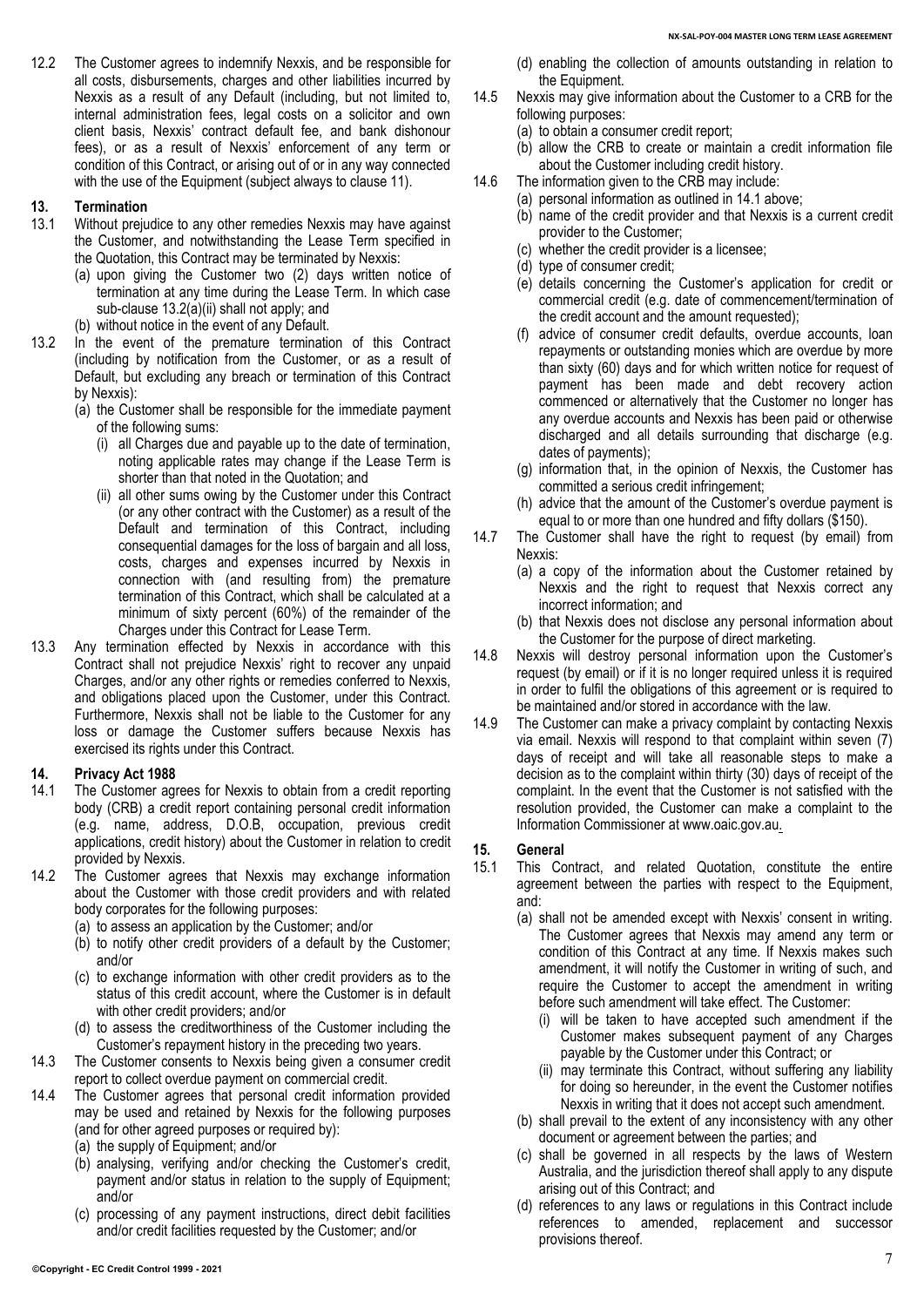- 15.2 Both parties agree that any disputes arising from the leased use of the Equipment (except in regard to payment of Charges or associated costs and fees) shall be negotiated with the view to settlement with the assistance of the Hire and Rental Industry Association Limited before litigation is pursued.
- <span id="page-7-0"></span>15.3 Both parties undertake to do anything, such as obtaining consents and promptly signing any documents and/or providing any information (and such information must be complete, accurate and up-to-date in all respects), which the other party may reasonably require in order to enforce any rights, or satisfy any obligation, under this Contract, including in order for Nexxis to:
	- (a) register a financing statement, or financing change statement, in relation to a security interest on the Personal Property Securities Register, and:
		- (i) that such security interest is enforceable, perfected and otherwise effective under the PPSA); and
		- (ii) that Nexxis is enabled to gain first priority (or any other priority agreed to by Nexxis in writing) for the security interest; and
		- (iii) that Nexxis is enabled to exercise rights in connection with the security interest.
	- (b) register any other document required to be registered by the PPSA; or
	- (c) correct a defect in a statement referred to in sub-clauses [\(a\)](#page-7-0) or [\(b\)](#page-7-1) above.
- <span id="page-7-1"></span>15.4 The failure by Nexxis to enforce any provision of this Contract shall not be treated as a waiver of that provision, nor shall it affect Nexxis' right to subsequently enforce that provision. If any provision of this Contract shall be invalid, void, illegal or unenforceable the validity, existence, legality and enforceability of the remaining provisions shall not be affected, prejudiced or impaired.
- 15.5 The rights and remedies of Nexxis under this Contract are in addition to, and not in substitution for, Nexxis' rights and remedies under law (including the PPSA), and Nexxis may choose (at its sole discretion) whether to exercise rights and remedies under this Contract, and/or under other law, as it sees fit.
- 15.6 All rights pertaining to industrial or intellectual property including but not limited to copyrights, patents and trademarks, are expressly reserved. The Customer shall not make any copies, or authorise any copying, of anything supplied such as software programs and operating manuals, except with the prior written authority of Nexxis, and the owner/licensor, and in accordance with the license terms (as applicable). All copies must be delivered up with the Equipment.
- 15.7 The covenants, agreement and obligations contained in this Contract will not merge or terminate upon the termination of this Contract, and to the extent that they have not been fulfilled or satisfied or are continuing obligations, they will remain in full force and effect.
- 15.8 Neither party shall be liable for any breach of this Contract due to any act of God, war, terrorism, strike, lock-out, industrial action, fire, flood, storm, or other event beyond the reasonable control of either party. Additionally, Nexxis shall not be liable for any failure to deliver the Equipment, or to perform services under this Contract if the failure arises as a consequence of embargo, inability to secure materials or labour, or any delay or failure to deliver by any freight company or delivery service, or any consequential loss or damage arising in respect of the delivery, late delivery or non-delivery of the Equipment.
- 15.9 The Customer warrants that it has the power to enter into this Contract, and has obtained all necessary authorisations to allow it to do so, it is not insolvent and that this Contract creates binding and valid legal obligations on it.

### **16. Change in Control**

16.1 The Customer shall give Nexxis not less than fourteen (14) days prior written notice of any proposed change of ownership of the Customer and/or any other change in the Customer's details (including but not limited to, changes in the Customer's name, 16.2 The Customer shall notify Nexxis immediately if any judgement or order is levied against the Customer, or property of the Customer, or if a petition is presented for the liquidation of the Customer, or an administrator or receiver is appointed or a scheme of arrangement is proposed.

#### **17. Definitions**

"**Charges**" means any lease charges (including the Damage Waiver Fee) and/or purchase price payable for the Equipment, as agreed between the parties in accordance with clause [3](#page-2-2) above.

"**Contract**" means the terms and conditions contained herein, together with any Quotation, order, invoice or other document or amendments expressed to be supplemental to this Contract. If there are any inconsistencies between the incorporated documentation (including, but not limited to, any special terms or conditions), then any conflicting term or condition contained in any Quotation, order, invoice or other document, or amendments expressed to be supplemental to this Contract, shall prevail.

"**Customer**" means the person/s or entity signing this Contract, or any person acting on behalf of, and with the authority of, the Customer (including any employees, servants and agents), as specified in this Contract, and:

- (a) if there is more than one Customer, is a reference to each Customer jointly and severally; or
- (b) any trustee acting on behalf of a Trust shall be liable personally.

"**Damage Waiver Fee**" means the damage waiver fee specified in the Quotation, which may, or may not, apply depending on the individual Quotation.

"**Default**" means where the Customer:

- (a) defaults in making payment of the Charges, or stops or reverses payment thereof; or
- (b) is in breach, or fails to comply, with any part of this Contract; or
- (c) repudiates any term or condition of this Contract, or any other agreement it has entered into with Nexxis; or
- (d) dies, becomes insolvent or subject to bankruptcy laws, calls a meeting of creditors, or being a company – enters into any scheme of arrangement with creditors or makes an assignment/compromise for the benefit of its creditors, or receivers, managers, liquidators (provisional or otherwise), administrators or any similar party is appointed in respect of the Customer (or any asset of the Customer), has any winding up petition presented against it, or ceases to carry on business.

"**Delivery**" means delivery of the Equipment to the Customer (and/or installation thereof) in accordance with clause [4.1.](#page-2-3)

"**Equipment**" means all Equipment (including any items, articles, accessories, consumables, documents – including operating manuals) supplied by Nexxis to the Customer, at the Customer's request, from time to time (where the context so permits the term 'Equipment' shall include any incidental supply of services).

"**Expiry Date**" means the date upon which this Contract is intended to be concluded (which may be specified in the Quotation), and the Equipment must be returned to Nexxis by 5:00pm on the Expiry Date.

"**Lease Term**" means the term of this Contract, commencing on the Start Date and concluding on the Expiry Date, as specified in the Quotation or any other document/ as provided by Nexxis to the Customer.

"**Nexxis**" means Nexxis Technology Pty Ltd, Nexxis Technology USA Corp, Nexxis Engineering PTE Ltd and its successors and assigns, or any person acting on behalf of, and with the authority of, Nexxis Technology Pty Ltd, Nexxis Technology USA Corp, Nexxis Engineering PTE Ltd.

"**Quotation**" means the letter/s or other document/s prepared by Nexxis, and submitted to the Customer, to describe the Equipment